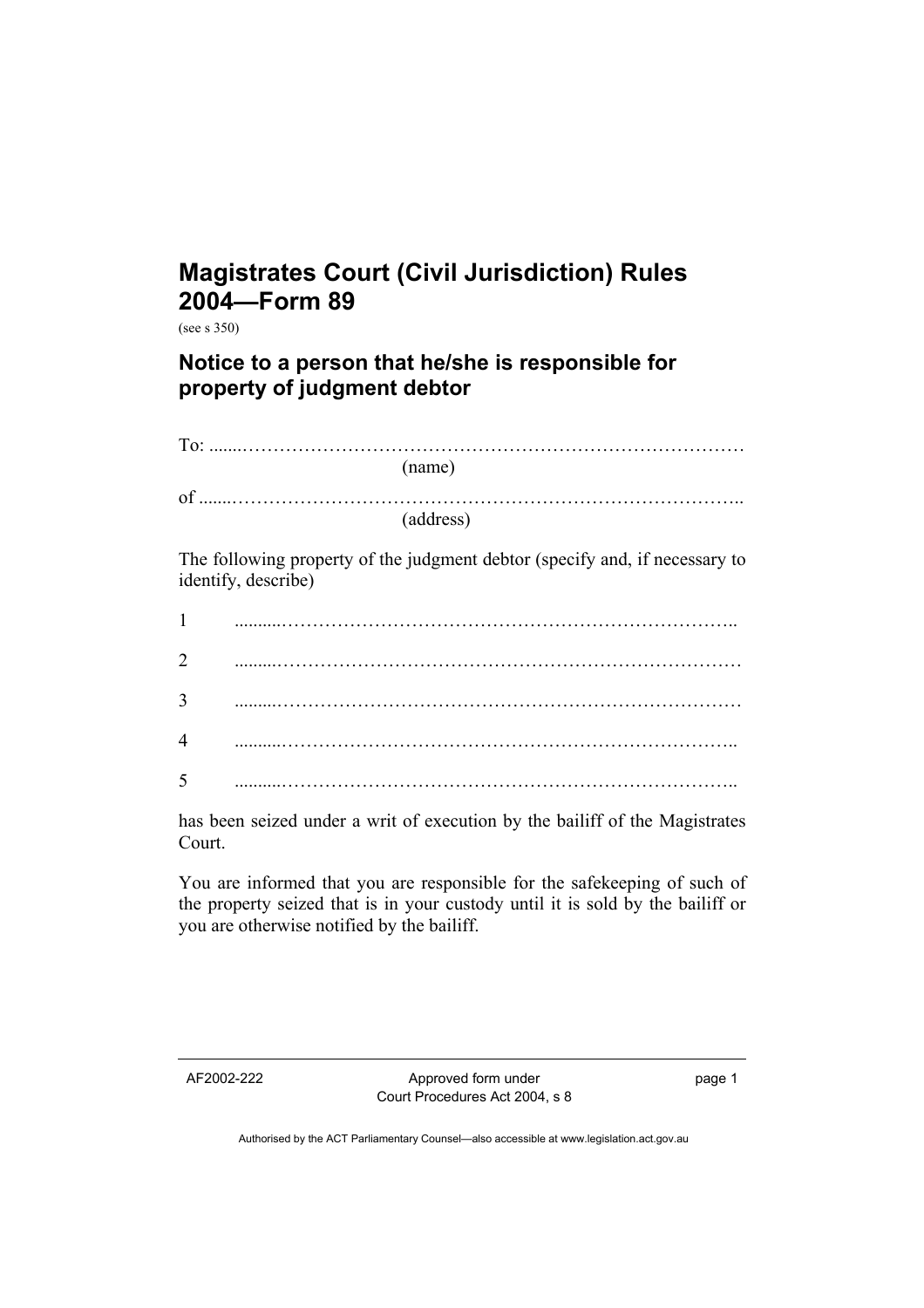You will be liable to a penalty of a fine or imprisonment or both if, (except with the consent of the court or the written consent of the bailiff), you interfere with or dispose of or remove the property or allow it to be interfered with, disposed of or removed.

Dated:

Bailiff

AF2002-222 Magistrates Court (Civil Jurisdiction) Rules 2004— Form 89

page 2

Authorised by the ACT Parliamentary Counsel—also accessible at www.legislation.act.gov.au